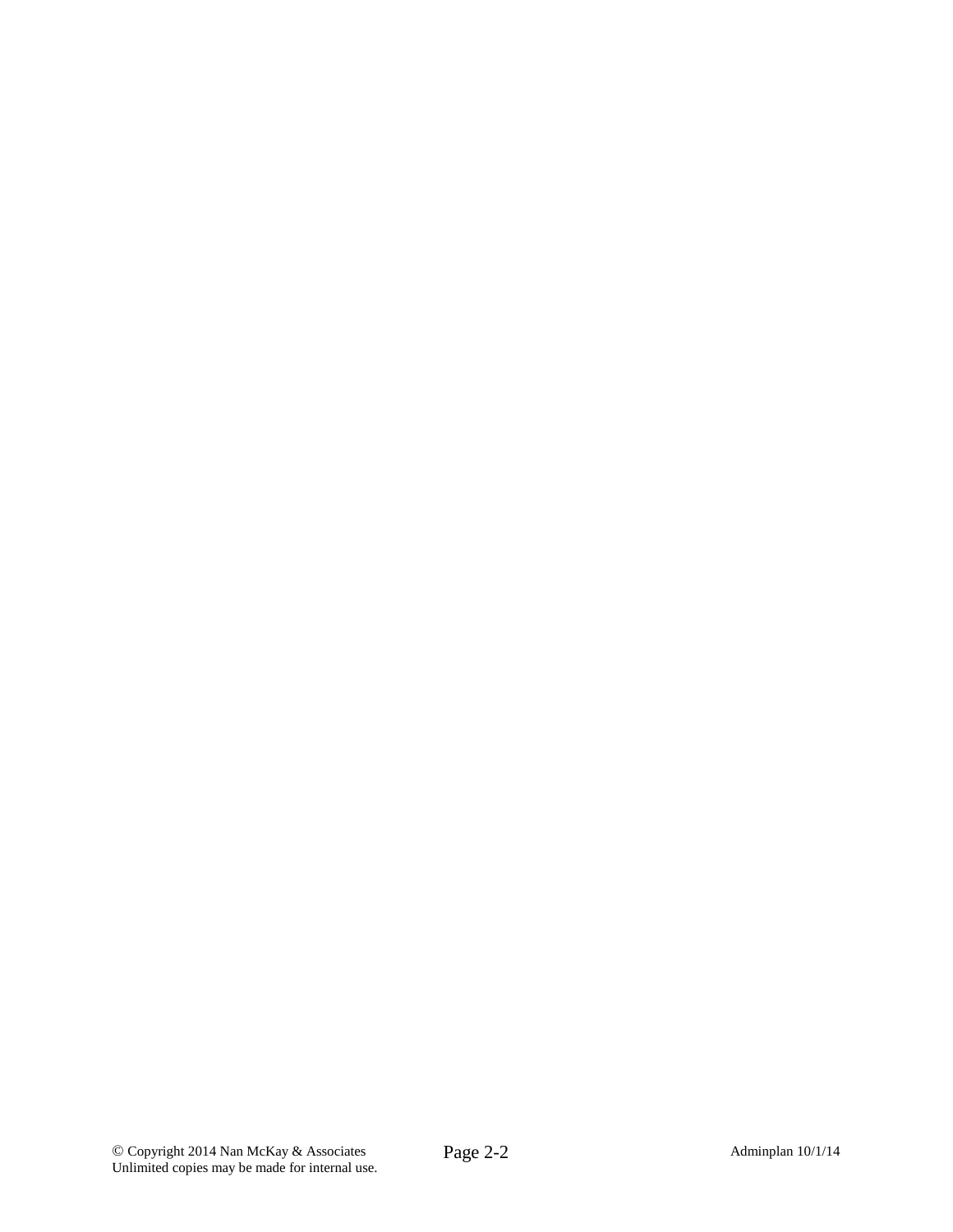### **PART I: NONDISCRIMINATION**

### **2-I.A. OVERVIEW**

Federal laws require PHAs to treat all applicants and participants equally, providing the same opportunity to access services, regardless of family characteristics and background. Federal law prohibits discrimination in housing on the basis of race, color, religion, sex, national origin, age, familial status, and disability. In addition, HUD regulations provide for additional protections regarding sexual orientation, gender identity, and marital status. The PHA will comply fully with all federal, state, and local nondiscrimination laws, and with rules and regulations governing fair housing and equal opportunity in housing and employment, including:

- Title VI of the Civil Rights Act of 1964
- Title VIII of the Civil Rights Act of 1968 (as amended by the Community Development Act of 1974 and the Fair Housing Amendments Act of 1988)
- **Executive Order 11063**
- Section 504 of the Rehabilitation Act of 1973
- The Age Discrimination Act of 1975
- Title II of the Americans with Disabilities Act (to the extent that it applies, otherwise Section 504 and the Fair Housing Amendments govern)
- The Equal Access to Housing in HUD Programs Regardless of Sexual Orientation or Gender Identity Final Rule, published in the *Federal Register* February 3, 2012 and further clarified in Notice PIH 2014-20
- Violence Against Women Reauthorization Act of 2013 (VAWA)

When more than one civil rights law applies to a situation, the laws will be read and applied together.

Any applicable state laws or local ordinances and any legislation protecting individual rights of tenants, applicants, or staff that may subsequently be enacted will also apply.

### PHA Policy

No state or local nondiscrimination laws or ordinances apply.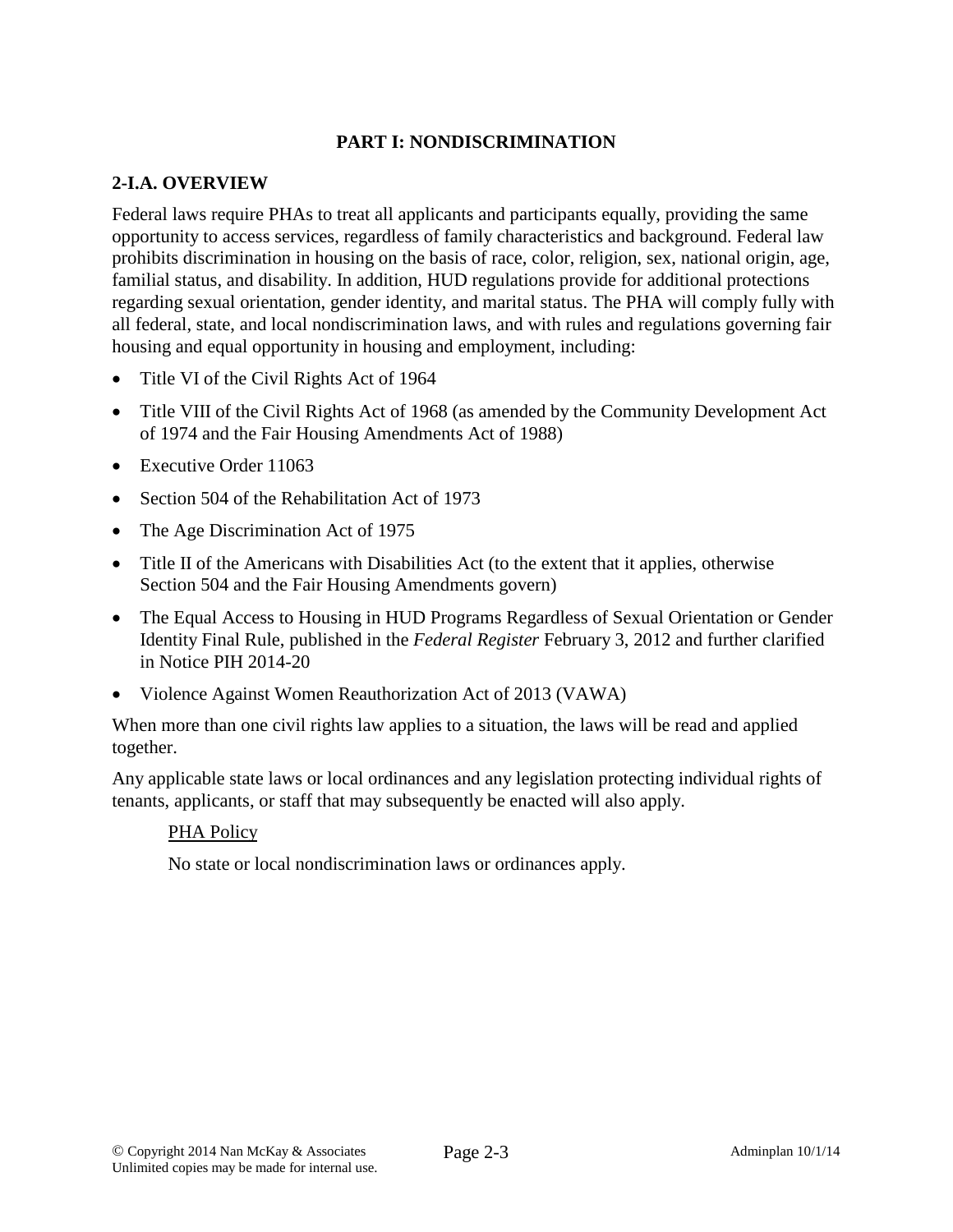## **2-I.B. NONDISCRIMINATION**

Federal regulations prohibit discrimination against certain protected classes and other groups of people. State and local requirements, as well as PHA policies, can prohibit discrimination based on other factors.

The PHA shall not discriminate because of race, color, sex, religion, familial status, age, disability or national origin (called "protected classes")

Familial status includes children under the age of 18 living with parents or legal custodians, pregnant women, and people securing custody of children under the age of 18.

The PHA will not discriminate on the basis of marital status, gender identity, or sexual orientation [FR Notice 02/03/12].

### PHA Policy

The PHA does not identify any additional protected classes.

The PHA will not use any of these factors to:

- Deny to any family the opportunity to apply for housing, nor deny to any qualified applicant the opportunity to participate in the housing choice voucher program
- Provide housing that is different from that provided to others
- Subject anyone to segregation or disparate treatment
- Restrict anyone's access to any benefit enjoyed by others in connection with the housing program
- Treat a person differently in determining eligibility or other requirements for admission
- Steer an applicant or participant toward or away from a particular area based any of these factors
- Deny anyone access to the same level of services
- Deny anyone the opportunity to participate in a planning or advisory group that is an integral part of the housing program
- Discriminate in the provision of residential real estate transactions
- Discriminate against someone because they are related to or associated with a member of a protected class
- Publish or cause to be published an advertisement or notice indicating the availability of housing that prefers or excludes persons who are members of a protected class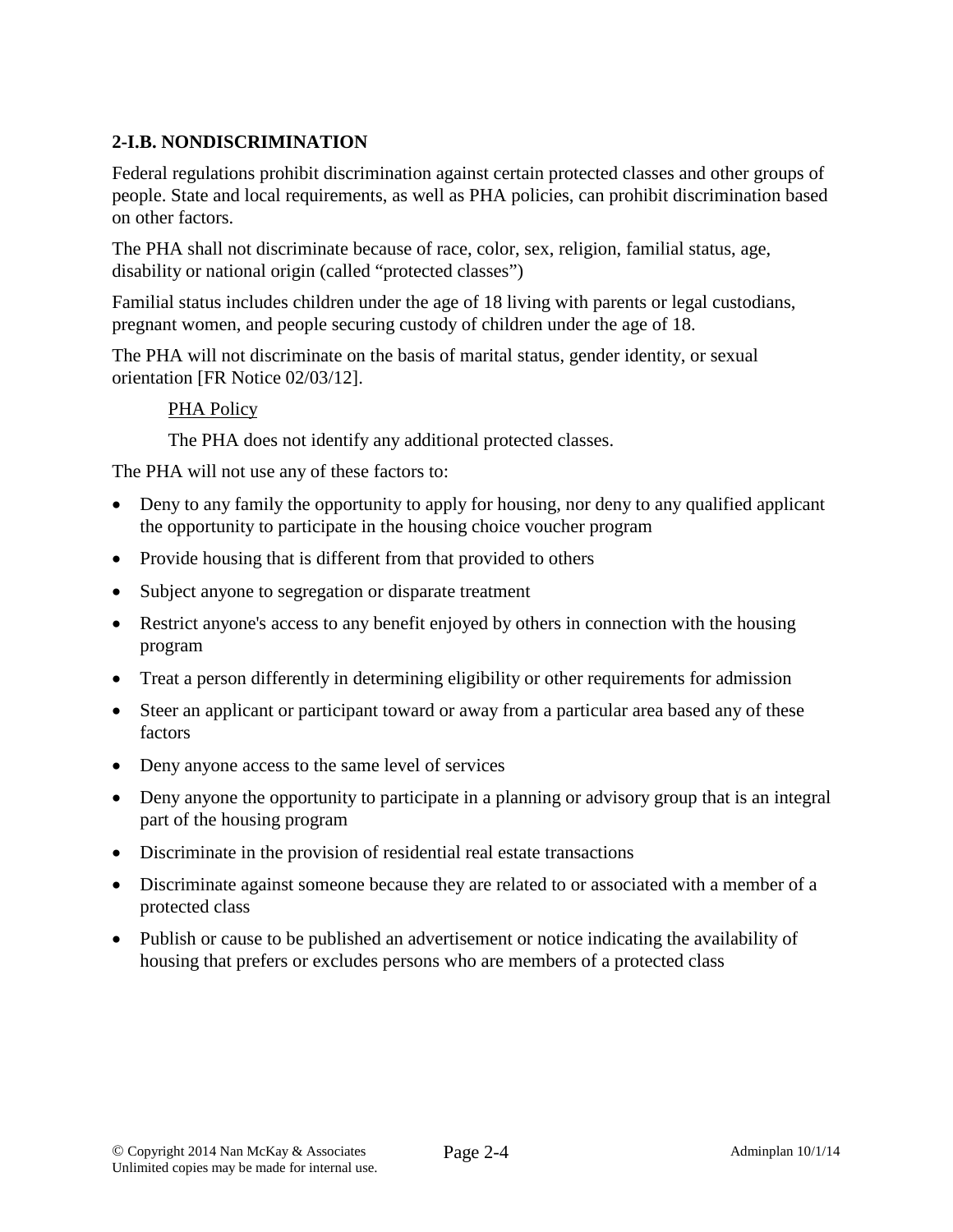### **Providing Information to Families and Owners**

The PHA must take steps to ensure that families and owners are fully aware of all applicable civil rights laws. As part of the briefing process, the PHA must provide information to HCV applicant families about civil rights requirements and the opportunity to rent in a broad range of neighborhoods [24 CFR 982.301]. The Housing Assistance Payments (HAP) contract informs owners of the requirement not to discriminate against any person because of race, color, religion, sex, national origin, age, familial status, or disability in connection with the contract.

### **Discrimination Complaints**

If an applicant or participant believes that any family member has been discriminated against by the PHA or an owner, the family should advise the PHA. HUD requires the PHA to make every reasonable attempt to determine whether the applicant's or participant's assertions have merit and take any warranted corrective action. In addition, the PHA is required to provide the applicant or participant with information about how to file a discrimination complaint [24 CFR 982.304].

- Upon receipt of a housing discrimination complaint, the PHA is required to:
- Provide written notice of the complaint to those alleged and inform the complainant that such notice was made
- Investigate the allegations and provide the complainant and those alleged with findings and either a proposed corrective action or an explanation of why corrective action is not warranted
- Keep records of all complaints, investigations, notices, and corrective actions [Notice PIH 2014-20]

### PHA Policy

Applicants or participants who believe that they have been subject to unlawful discrimination may notify the PHA either orally or in writing.

Within 10 business days of receiving the complaint, the PHA will provide a written notice to those alleged to have violated the rule. The PHA will also send a written notice to the complainant informing them that notice was sent to those alleged to have violated the rule, as well as information on how to complete and submit a housing discrimination complaint form to HUD's Office of Fair Housing and Equal Opportunity (FHEO).

The PHA will attempt to remedy discrimination complaints made against the PHA and will conduct an investigation into all allegations of discrimination.

Within 10 business days following the conclusion of the PHA's investigation, the PHA will provide the complainant and those alleged to have violated the rule with findings and either a proposed corrective action plan or an explanation of why corrective action is not warranted.

The PHA will keep a record of all complaints, investigations, notices, and corrective actions. (See Chapter 16.)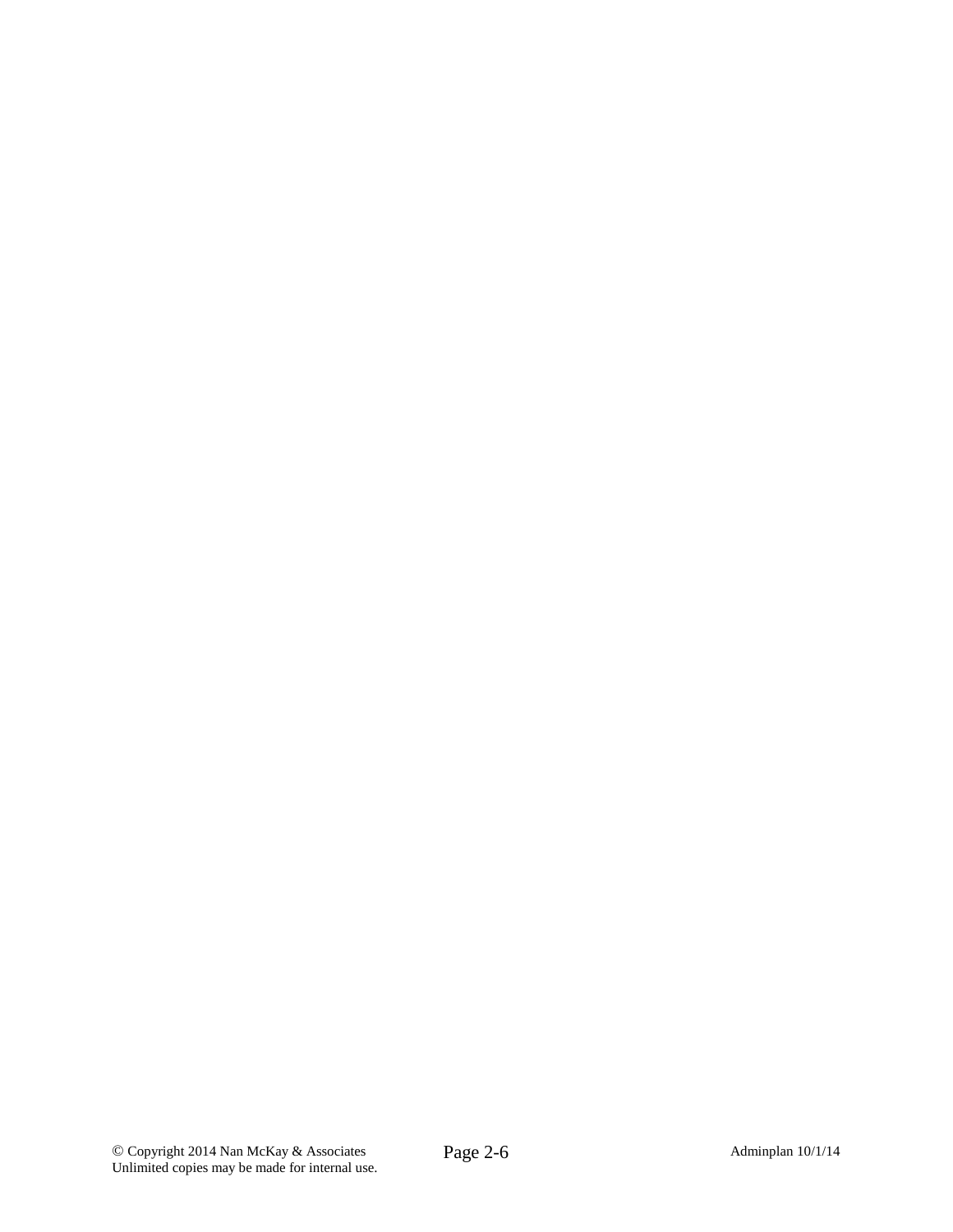## **PART II: POLICIES RELATED TO PERSONS WITH DISABILITIES**

### **2-II.A. OVERVIEW**

One type of disability discrimination prohibited by the Fair Housing Act is the refusal to make reasonable accommodation in rules, policies, practices, or services when such accommodation may be necessary to afford a person with a disability the equal opportunity to use and enjoy a program or dwelling under the program.

The PHA must ensure that persons with disabilities have full access to the PHA's programs and services. This responsibility begins with the first contact by an interested family and continues through every aspect of the program.

### PHA Policy

The PHA will ask all applicants and participants if they require any type of accommodations, in writing, on the intake application, reexamination documents, and notices of adverse action by the PHA, by including the following language:

"If you or anyone in your family is a person with disabilities, and you require a specific accommodation in order to fully utilize our programs and services, please contact the housing authority."

A specific name and phone number of designated staff will be provided to process requests for accommodation.

The PHA will display posters and other housing information and signage in locations throughout the PHA's office in such a manner as to be easily readable from a wheelchair.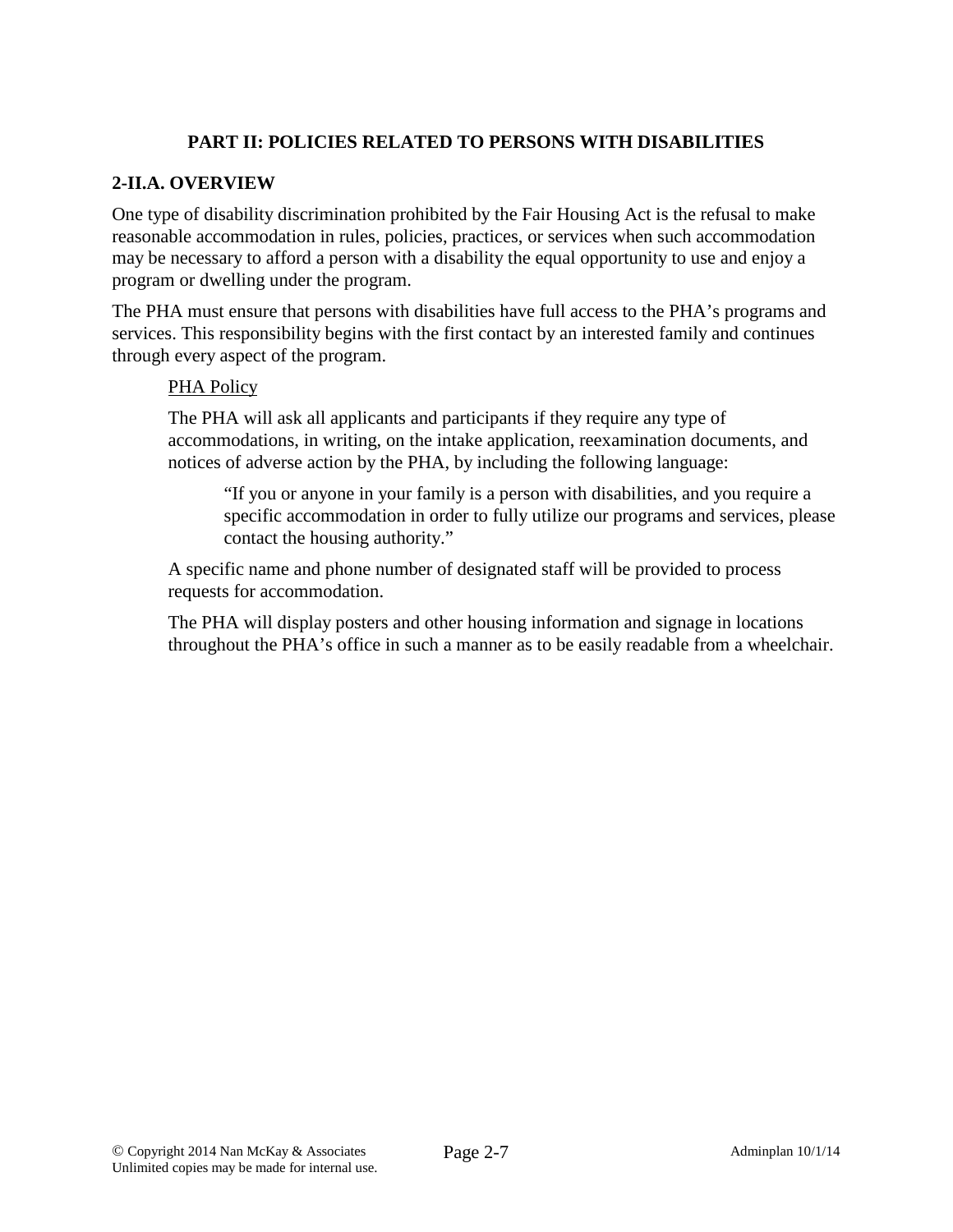# **2-II.B. DEFINITION OF REASONABLE ACCOMMODATION**

A person with a disability may require certain types of accommodation in order to have equal access to the HCV program. The types of reasonable accommodations the PHA can provide include changes, exceptions, or adjustments to a rule, policy, practice, or service.

Federal regulations stipulate that requests for accommodations will be considered reasonable if they do not create an "undue financial and administrative burden" for the PHA, or result in a "fundamental alteration" in the nature of the program or service offered. A fundamental alteration is a modification that alters the essential nature of a provider's operations.

### **Types of Reasonable Accommodations**

When needed, the PHA will modify normal procedures to accommodate the needs of a person with disabilities. Examples include:

- Permitting applications and reexaminations to be completed by mail
- Conducting home visits
- Using higher payment standards (either within the acceptable range or with HUD approval of a payment standard outside the PHA range) if the PHA determines this is necessary to enable a person with disabilities to obtain a suitable housing unit
- Providing time extensions for locating a unit when necessary because of lack of availability of accessible units or special challenges of the family in seeking a unit
- Permitting an authorized designee or advocate to participate in the application or certification process and any other meetings with PHA staff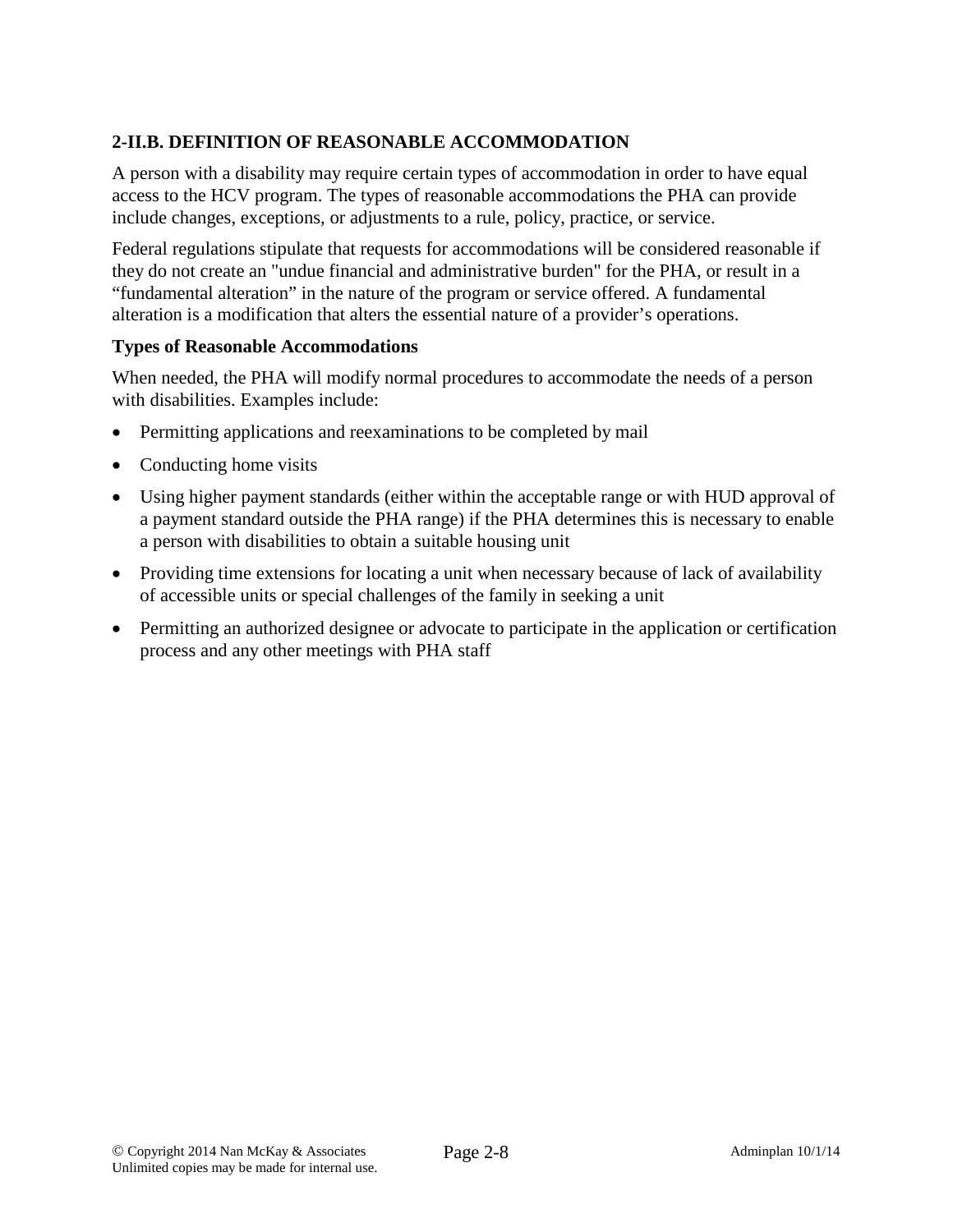# **2-II.C. REQUEST FOR AN ACCOMMODATION**

If an applicant or participant indicates that an exception, change, or adjustment to a rule, policy, practice, or service is needed because of a disability, HUD requires that the PHA treat the information as a request for a reasonable accommodation, even if no formal request is made [Joint Statement of the Departments of HUD and Justice: Reasonable Accommodations under the Fair Housing Act].

The family must explain what type of accommodation is needed to provide the person with the disability full access to the PHA's programs and services.

If the need for the accommodation is not readily apparent or known to the PHA, the family must explain the relationship between the requested accommodation and the disability. There must be an identifiable connection, or nexus, between the requested accommodation and the individual's disability.

### PHA Policy

The PHA will encourage the family to make its request in writing using a reasonable accommodation request form. However, the PHA will consider the accommodation any time the family indicates that an accommodation is needed whether or not a formal written request is submitted.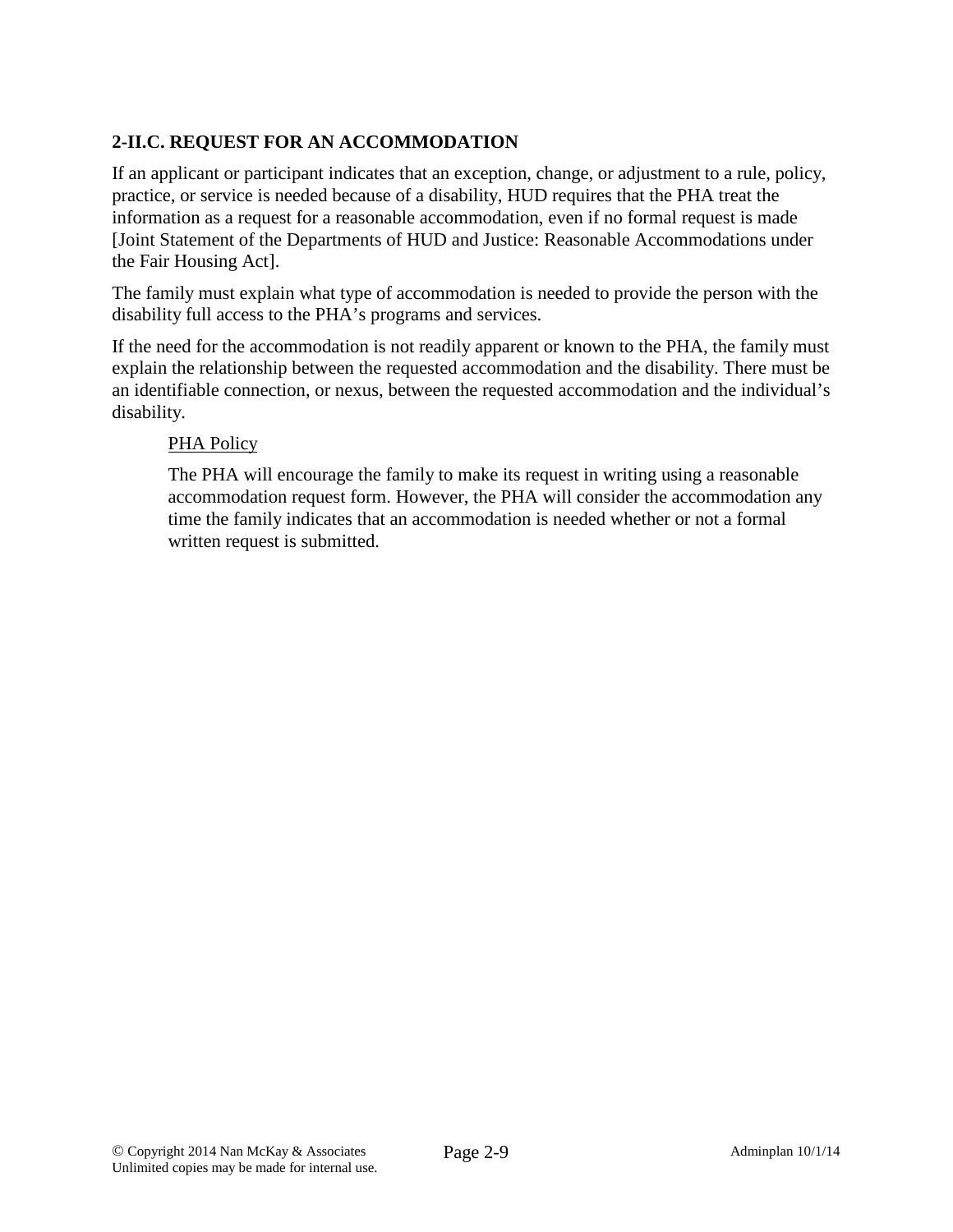# **2-II.D. VERIFICATION OF DISABILITY**

The regulatory civil rights definition for persons with disabilities is provided in Exhibit 2-1 at the end of this chapter. The definition of a person with a disability for the purpose of obtaining a reasonable accommodation is much broader than the HUD definition of disability which is used for waiting list preferences and income allowances.

Before providing an accommodation, the PHA must determine that the person meets the definition of a person with a disability, and that the accommodation will enhance the family's access to the PHA's programs and services.

If a person's disability is obvious or otherwise known to the PHA, and if the need for the requested accommodation is also readily apparent or known, no further verification will be required [Joint Statement of the Departments of HUD and Justice: Reasonable Accommodations under the Fair Housing Act].

If a family indicates that an accommodation is required for a disability that is not obvious or otherwise known to the PHA, the PHA must verify that the person meets the definition of a person with a disability, and that the limitations imposed by the disability require the requested accommodation.

When verifying a disability, the PHA will follow the verification policies provided in Chapter 7. All information related to a person's disability will be treated in accordance with the confidentiality policies provided in Chapter 16. In addition to the general requirements that govern all verification efforts, the following requirements apply when verifying a disability:

- Third-party verification must be obtained from an individual identified by the family who is competent to make the determination. A doctor or other medical professional, a peer support group, a non-medical service agency, or a reliable third party who is in a position to know about the individual's disability may provide verification of a disability [Joint Statement of the Departments of HUD and Justice: Reasonable Accommodations under the Fair Housing Act]
- The PHA must request only information that is necessary to evaluate the disability-related need for the accommodation. The PHA will not inquire about the nature or extent of any disability.
- Medical records will not be accepted or retained in the participant file.
- In the event that the PHA does receive confidential information about a person's specific diagnosis, treatment, or the nature or severity of the disability, the PHA will dispose of it. In place of the information, the PHA will note in the file that the disability and other requested information have been verified, the date the verification was received, and the name and address of the knowledgeable professional who sent the information [Notice PIH 2010-26].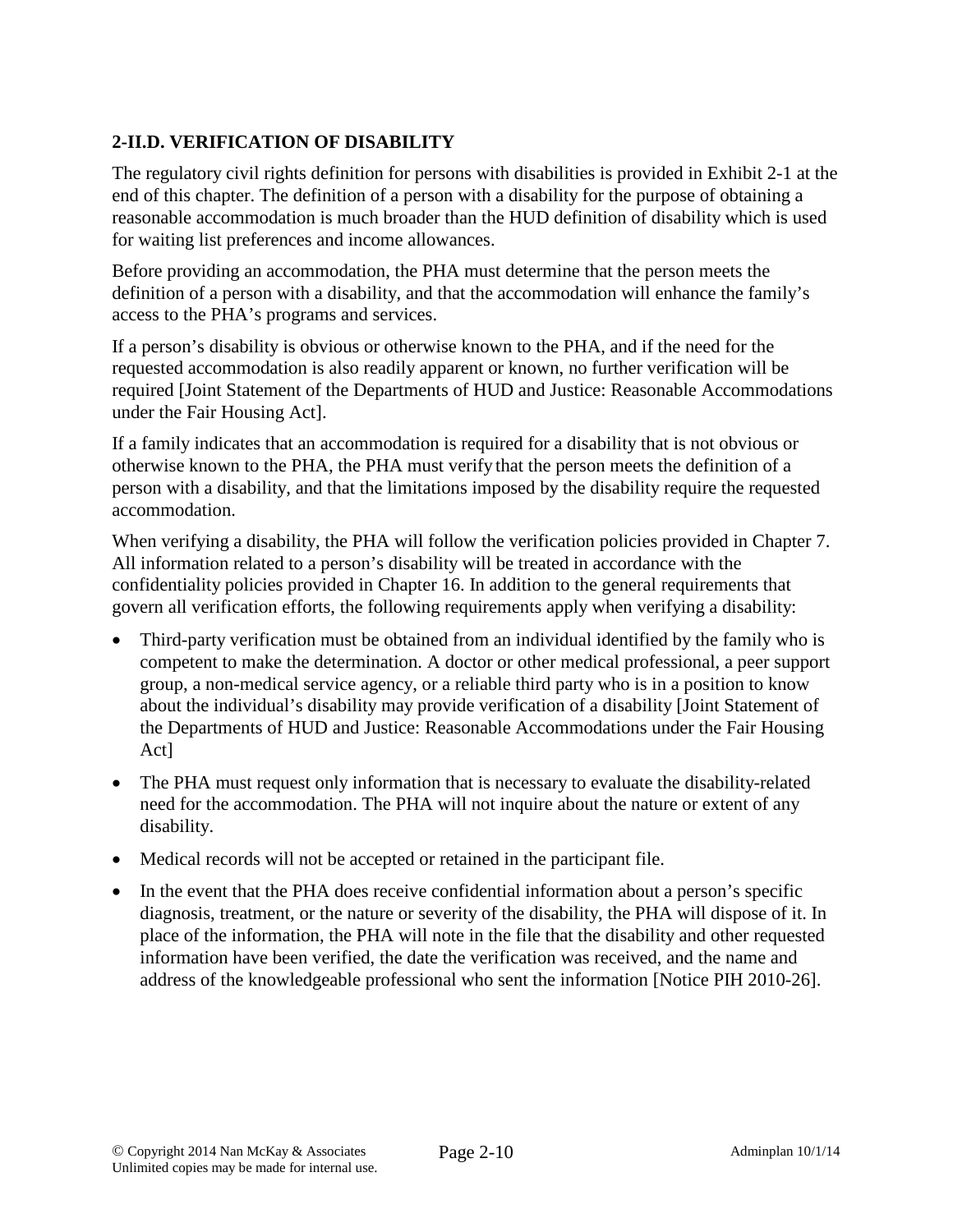**2-II.E. APPROVAL/DENIAL OF A REQUESTED ACCOMMODATION** [Joint Statement of the Departments of HUD and Justice: Reasonable Accommodations under the Fair Housing Act, Notice PIH 2010-26].

The PHA must approve a request for an accommodation if the following three conditions are met:

- The request was made by or on behalf of a person with a disability.
- There is a disability-related need for the accommodation.
- The requested accommodation is reasonable, meaning it would not impose an undue financial and administrative burden on the PHA, or fundamentally alter the nature of the PHA's HCV operations (including the obligation to comply with HUD requirements and regulations).

Requests for accommodations must be assessed on a case-by-case basis, taking into account factors such as the overall size of the PHA's program with respect to the number of employees, type of facilities and size of budget, type of operation including composition and structure of workforce, the nature and cost of the requested accommodation, and the availability of alternative accommodations that would effectively meet the family's disability-related needs.

Before making a determination whether to approve the request, the PHA may enter into discussion and negotiation with the family, request more information from the family, or may require the family to sign a consent form so that the PHA may verify the need for the requested accommodation.

### PHA Policy

After a request for an accommodation is presented, the PHA will respond, in writing, within 10 business days.

If the PHA denies a request for an accommodation because it is not reasonable (it would impose an undue financial and administrative burden or fundamentally alter the nature of the PHA's operations), the PHA will discuss with the family whether an alternative accommodation could effectively address the family's disability-related needs without a fundamental alteration to the HCV program and without imposing an undue financial and administrative burden.

If the PHA believes that the family has failed to identify a reasonable alternative accommodation after interactive discussion and negotiation, the PHA will notify the family, in writing, of its determination within 10 business days from the date of the most recent discussion or communication with the family.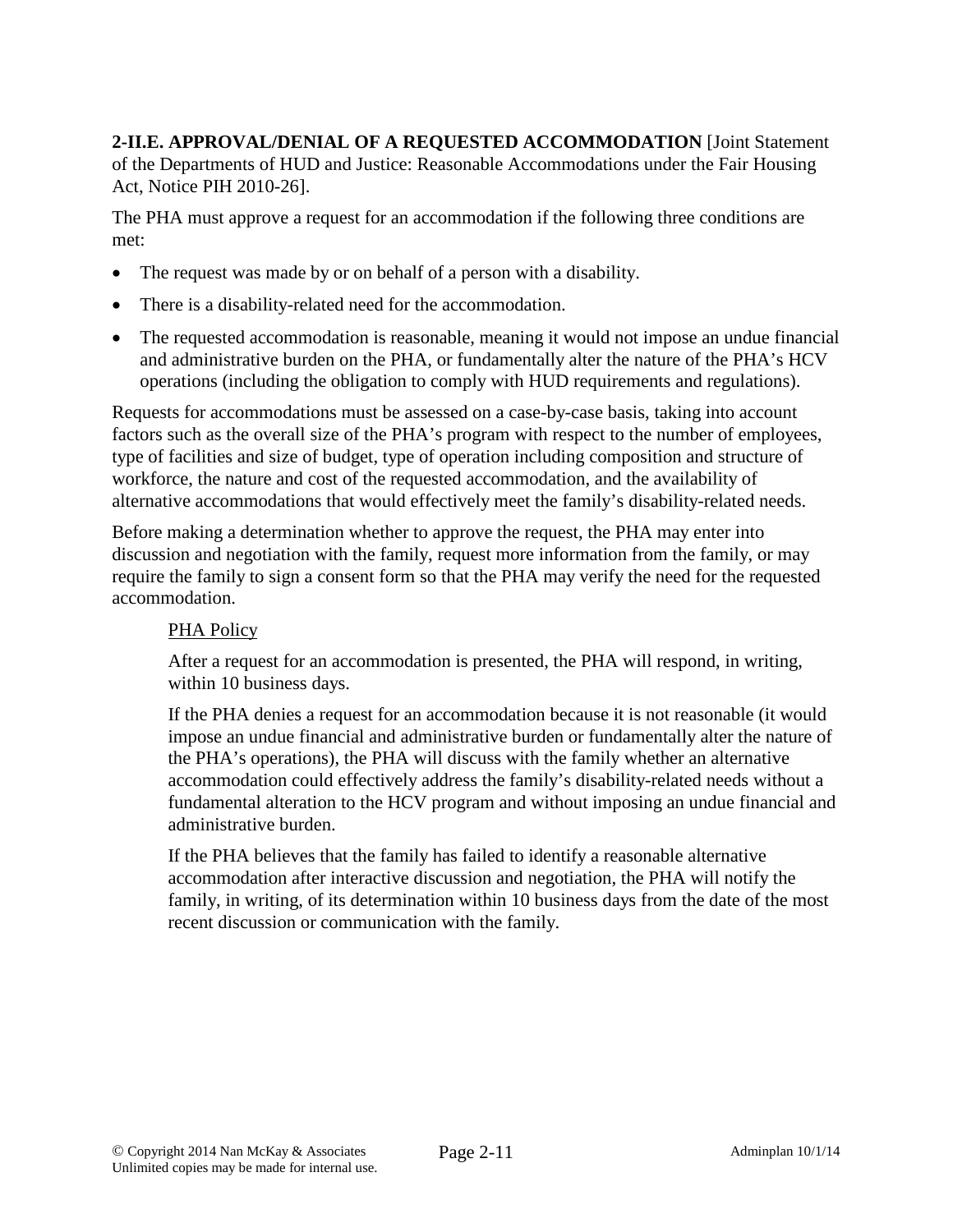## **2-II.F. PROGRAM ACCESSIBILITY FOR PERSONS WITH HEARING OR VISION IMPAIRMENTS**

HUD regulations require the PHA to ensure that persons with disabilities related to hearing and vision have reasonable access to the PHA's programs and services [24 CFR 8.6].

At the initial point of contact with each applicant, the PHA shall inform all applicants of alternative forms of communication that can be used other than plain language paperwork.

#### PHA Policy

To meet the needs of persons with hearing impairments, TTD/TTY (text telephone display / teletype) communication will be available.

To meet the needs of persons with vision impairments, large-print and audio versions of key program documents will be made available upon request. When visual aids are used in public meetings or presentations, or in meetings with PHA staff, one-on-one assistance will be provided upon request.

Additional examples of alternative forms of communication are sign language interpretation; having material explained orally by staff; or having a third party representative (a friend, relative or advocate, named by the applicant) to receive, interpret and explain housing materials and be present at all meetings.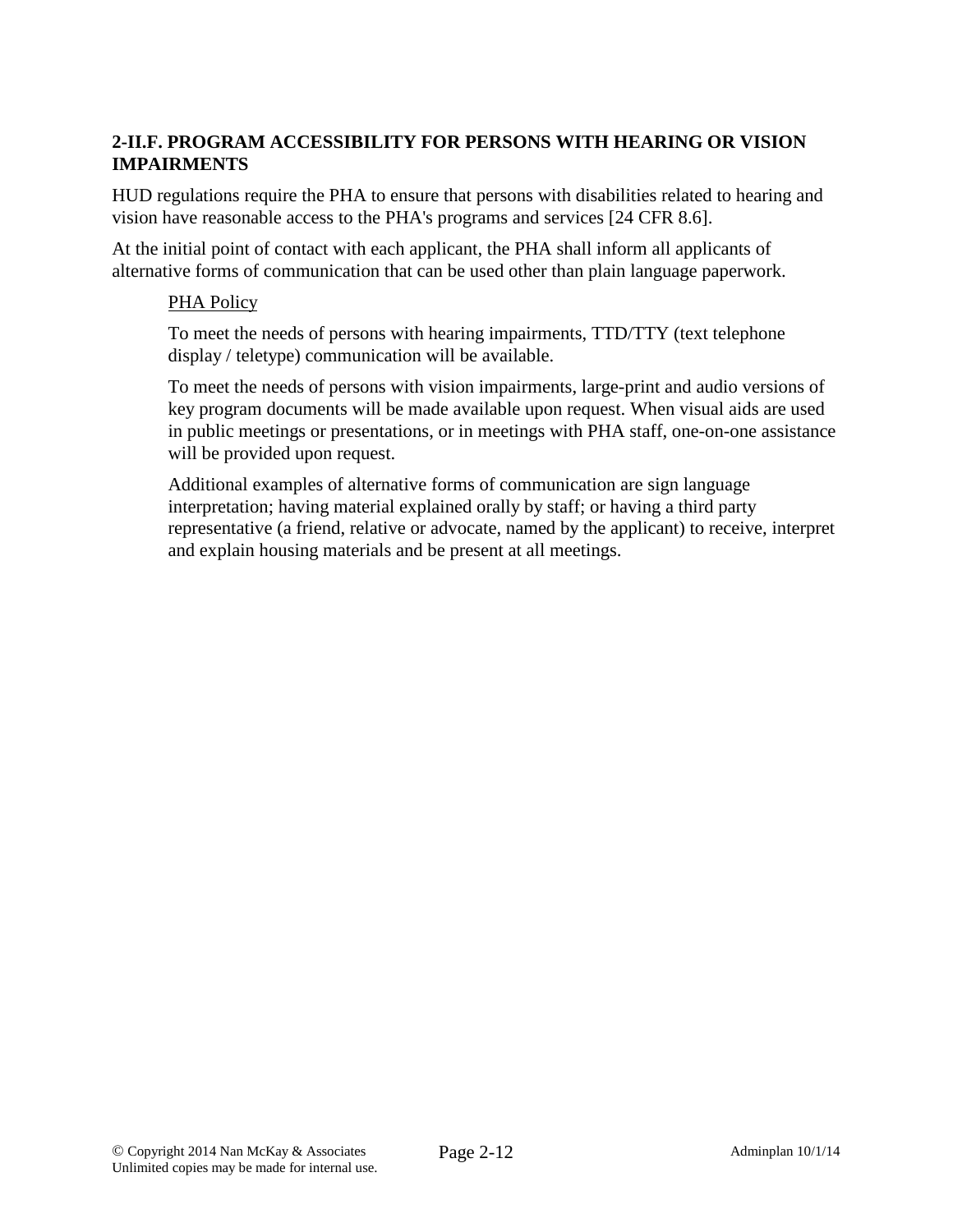# **2-II.G. PHYSICAL ACCESSIBILITY**

The PHA must comply with a variety of regulations pertaining to physical accessibility, including the following:

- Notice PIH 2010-26
- Section 504 of the Rehabilitation Act of 1973
- The Americans with Disabilities Act of 1990
- The Architectural Barriers Act of 1968
- The Fair Housing Act of 1988

The PHA's policies concerning physical accessibility must be readily available to applicants and participants. They can be found in three key documents:

- This plan describes the key policies that govern the PHA's responsibilities with regard to physical accessibility.
- Notice PIH 2010-26 summarizes information about pertinent laws and implementing regulations related to nondiscrimination and accessibility in federally-funded housing programs.
- The PHA Plan provides information about self-evaluation, needs assessment, and transition plans.

The design, construction, or alteration of PHA facilities must conform to the Uniform Federal Accessibility Standards (UFAS). Newly-constructed facilities must be designed to be readily accessible to and usable by persons with disabilities. Alterations to existing facilities must be accessible to the maximum extent feasible, defined as not imposing an undue financial and administrative burden on the operations of the HCV program.

When issuing a voucher to a family that includes an individual with disabilities, the PHA will include a current list of available accessible units known to the PHA and will assist the family in locating an available accessible unit, if necessary.

In general, owners must permit the family to make reasonable modifications to the unit. However, the owner is not required to pay for the modification and may require that the unit be restored to its original state at the family's expense when the family moves.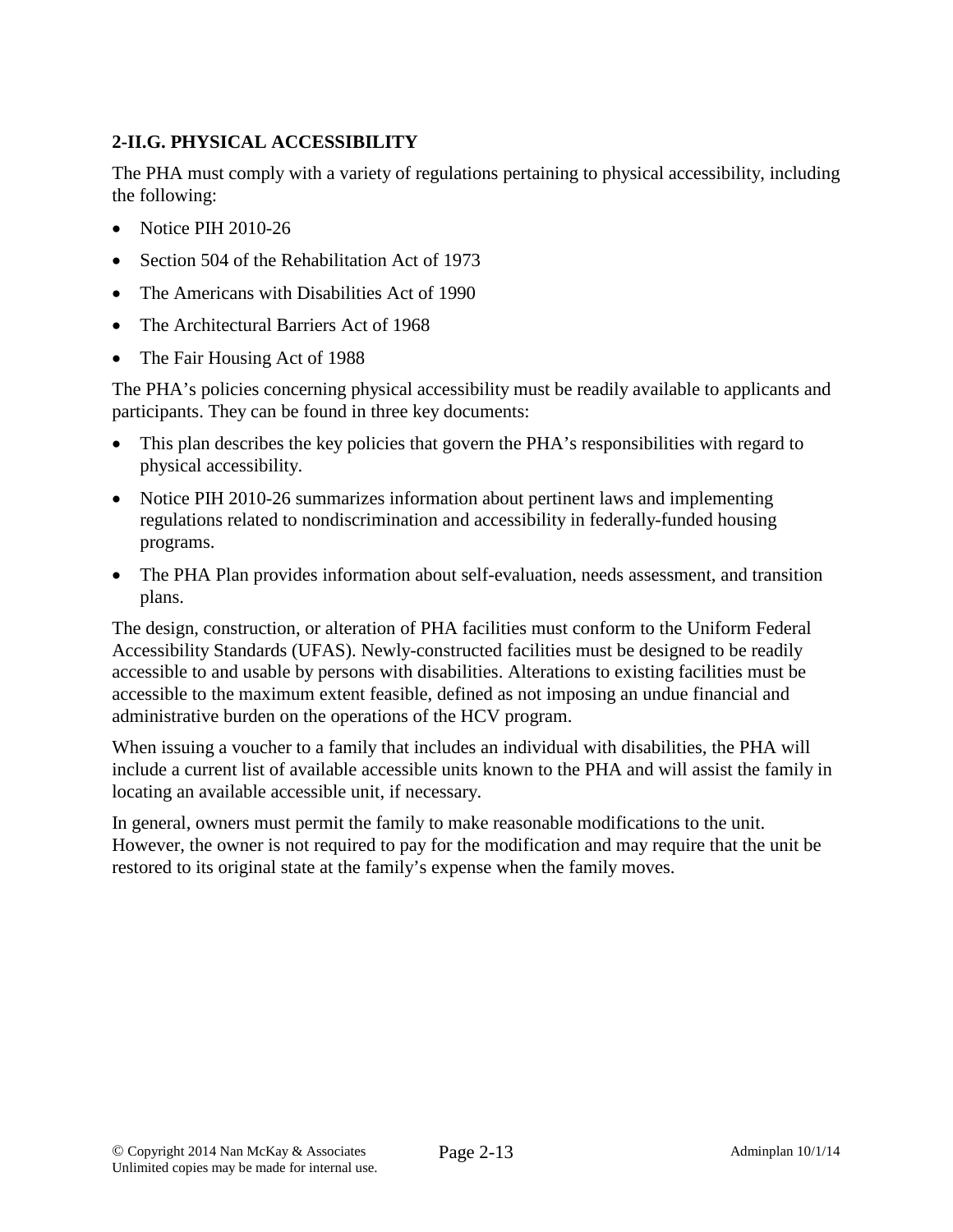# **2-II.H. DENIAL OR TERMINATION OF ASSISTANCE**

A PHA's decision to deny or terminate the assistance of a family that includes a person with disabilities is subject to consideration of reasonable accommodation [24 CFR 982.552 (2)(iv)].

When applicants with disabilities are denied assistance, the notice of denial must inform them of the PHA's informal review process and their right to request a hearing. In addition, the notice must inform applicants with disabilities of their right to request reasonable accommodations to participate in the informal hearing process.

When a participant family's assistance is terminated, the notice of termination must inform them of the PHA's informal hearing process and their right to request a hearing and reasonable accommodation.

When reviewing reasonable accommodation requests, the PHA must consider whether any mitigating circumstances can be verified to explain and overcome the problem that led to the PHA's decision to deny or terminate assistance. If a reasonable accommodation will allow the family to meet the requirements, the PHA must make the accommodation.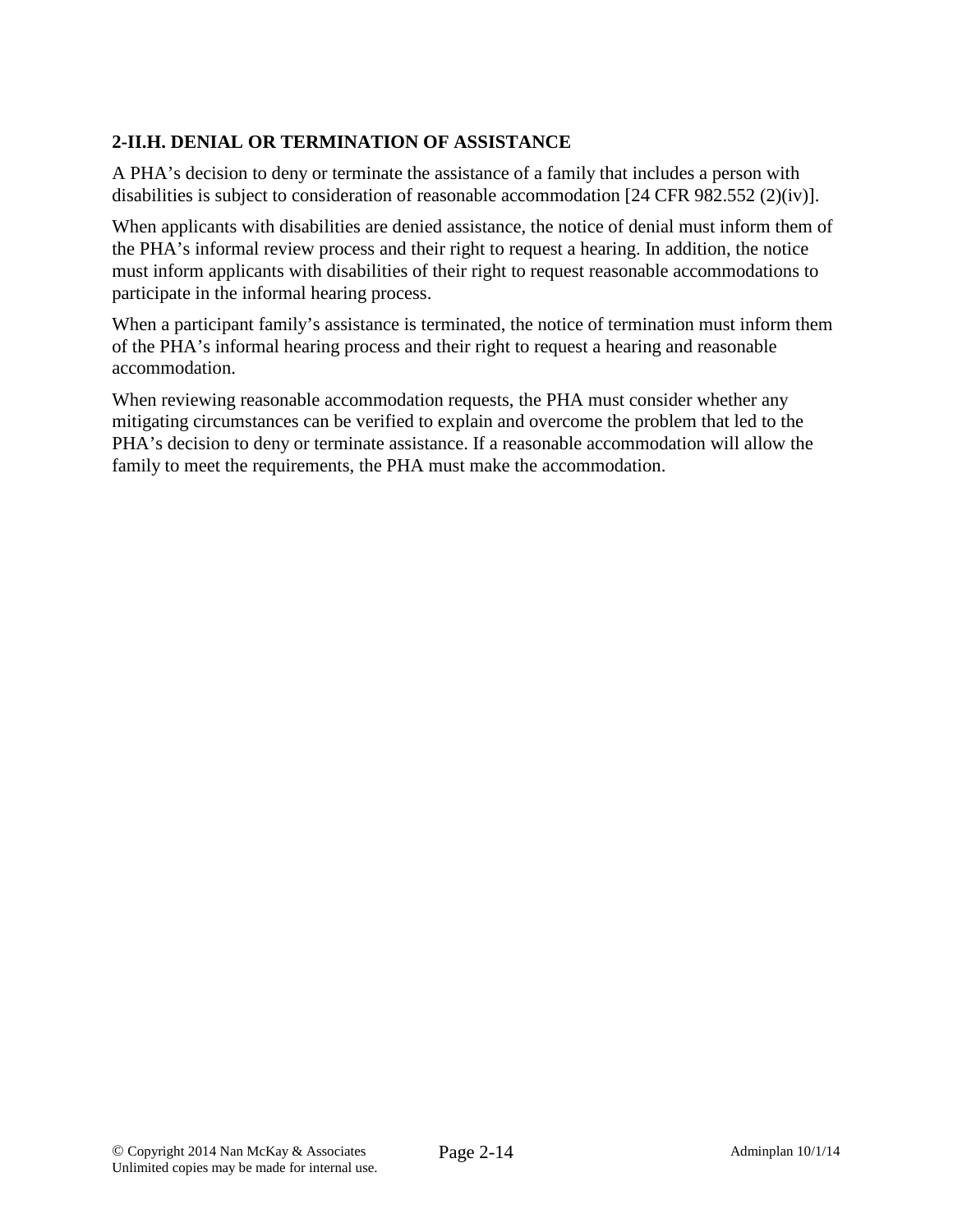## **PART III: IMPROVING ACCESS TO SERVICES FOR PERSONS WITH LIMITED ENGLISH PROFICIENCY (LEP)**

## **2-III.A. OVERVIEW**

Language for Limited English Proficiency Persons (LEP) can be a barrier to accessing important benefits or services, understanding and exercising important rights, complying with applicable responsibilities, or understanding other information provided by the HCV program. In certain circumstances, failure to ensure that LEP persons can effectively participate in or benefit from federally-assisted programs and activities may violate the prohibition under Title VI against discrimination on the basis of national origin. This part incorporates the Final Guidance to Federal Assistance Recipients Regarding Title VI Prohibition against National Origin Discrimination Affecting Limited English Proficient Persons, published January 22, 2007, in the *Federal Register.*

The PHA will take affirmative steps to communicate with people who need services or information in a language other than English. These persons will be referred to as Persons with Limited English Proficiency (LEP).

LEP is defined as persons who do not speak English as their primary language and who have a limited ability to read, write, speak or understand English. For the purposes of this administrative plan, LEP persons are HCV applicants and participants, and parents and family members of applicants and participants.

In order to determine the level of access needed by LEP persons, the PHA will balance the following four factors: (1) the number or proportion of LEP persons eligible to be served or likely to be encountered by the Housing Choice Voucher program; (2) the frequency with which LEP persons come into contact with the program; (3) the nature and importance of the program, activity, or service provided by the program to people's lives; and (4) the resources available to the PHA and costs. Balancing these four factors will ensure meaningful access by LEP persons to critical services while not imposing undue burdens on the PHA.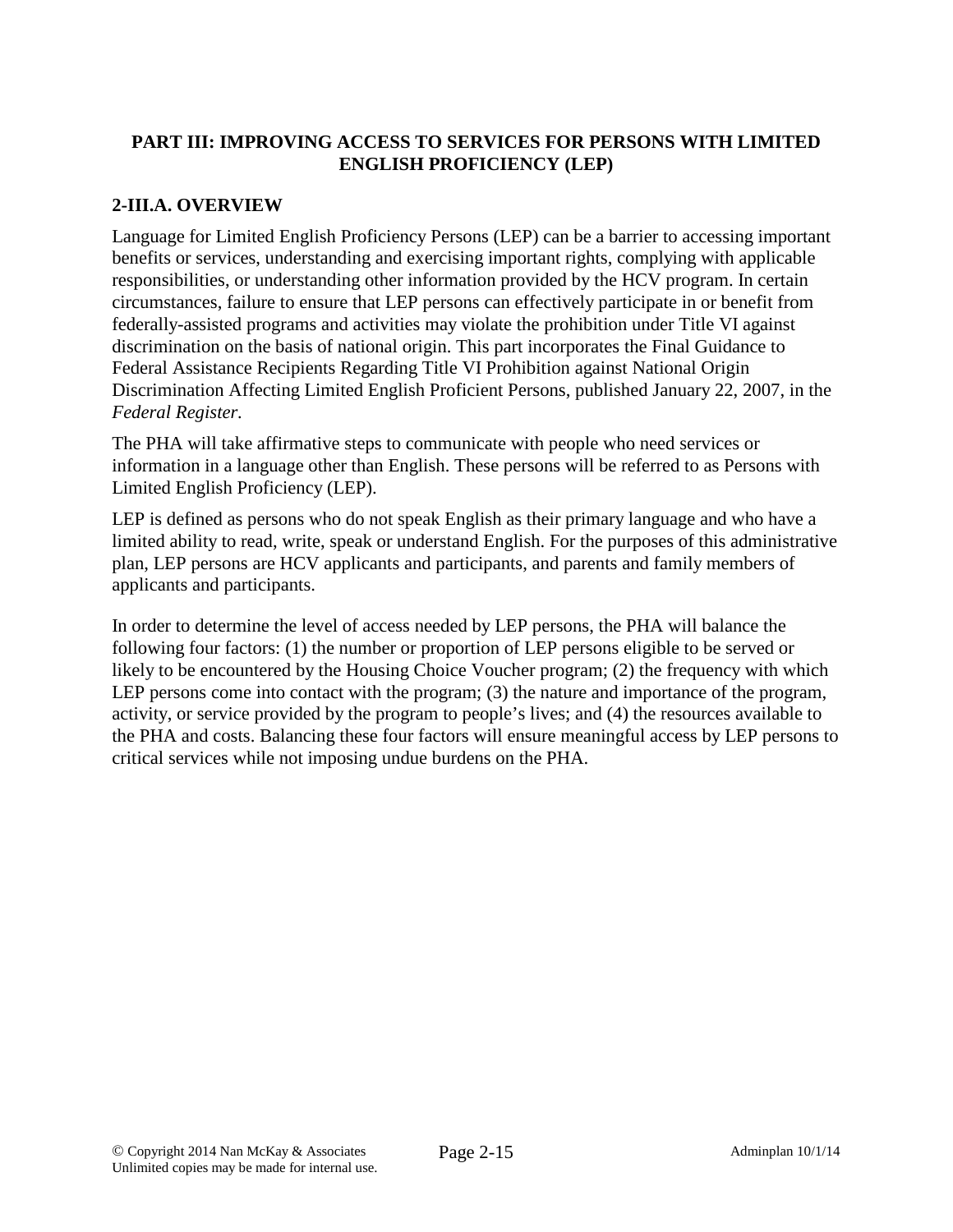### **2-III.B. ORAL INTERPRETATION**

The PHA will offer competent interpretation services free of charge, upon request, to the LEP person.

#### PHA Policy

The PHA will utilize a language line for telephone interpreter services.

Where LEP persons desire, they will be permitted to use, at their own expense, an interpreter of their own choosing, in place of or as a supplement to the free language services offered by the PHA. The interpreter may be a family member or friend.

The PHA will analyze the various kinds of contacts it has with the public, to assess language needs and decide what reasonable steps should be taken. "Reasonable steps" may not be reasonable where the costs imposed substantially exceed the benefits.

Where feasible and possible, according to its language assistance plan (LAP), the PHA will train and hire bilingual staff to be available to act as interpreters and translators, will pool resources with other PHAs, and will standardize documents.

### **2-III.C. WRITTEN TRANSLATION**

Translation is the replacement of a written text from one language into an equivalent written text in another language.

#### PHA Policy

In order to comply with written-translation obligations, the PHA will take the following steps:

The PHA will provide written translations of vital documents for each eligible LEP language group that constitutes 5 percent or 1,000 persons, whichever is less, of the population of persons eligible to be served or likely to be affected or encountered. Translation of other documents, if needed, can be provided orally; or

If there are fewer than 50 persons in a language group that reaches the 5 percent trigger, the PHA does not translate vital written materials, but provides written notice in the primary language of the LEP language group of the right to receive competent oral interpretation of those written materials, free of cost.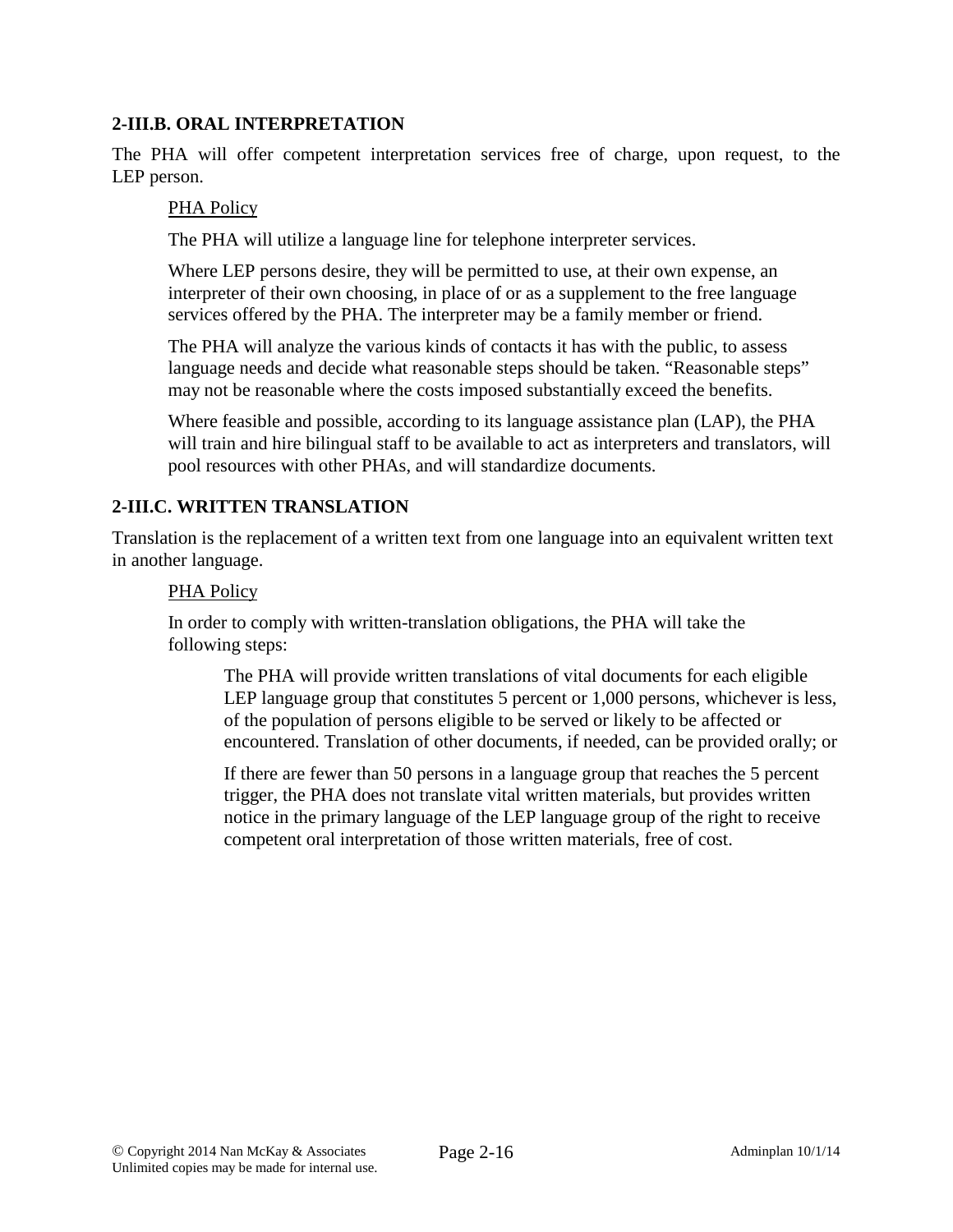## **2-III.D. IMPLEMENTATION PLAN**

After completing the four-factor analysis and deciding what language assistance services are appropriate, the PHA shall determine whether it is necessary to develop a written implementation plan to address the identified needs of the LEP populations it serves.

If the PHA determines that it is not necessary to develop a written implementation plan, the absence of a written plan does not obviate the underlying obligation to ensure meaningful access by LEP persons to the PHA's Housing Choice Voucher program and services.

### PHA Policy

If it is determined that the PHA serves very few LEP persons, and the PHA has very limited resources, the PHA will not develop a written LEP plan, but will consider alternative ways to articulate in a reasonable manner a plan for providing meaningful access. Entities having significant contact with LEP persons, such as schools, grassroots and faith-based organizations, community groups, and groups working with new immigrants will be contacted for input into the process.

If the PHA determines it is appropriate to develop a written LEP plan, the following five steps will be taken: (1) Identifying LEP individuals who need language assistance; (2) identifying language assistance measures; (3) training staff; (4) providing notice to LEP persons; and (5) monitoring and updating the LEP plan.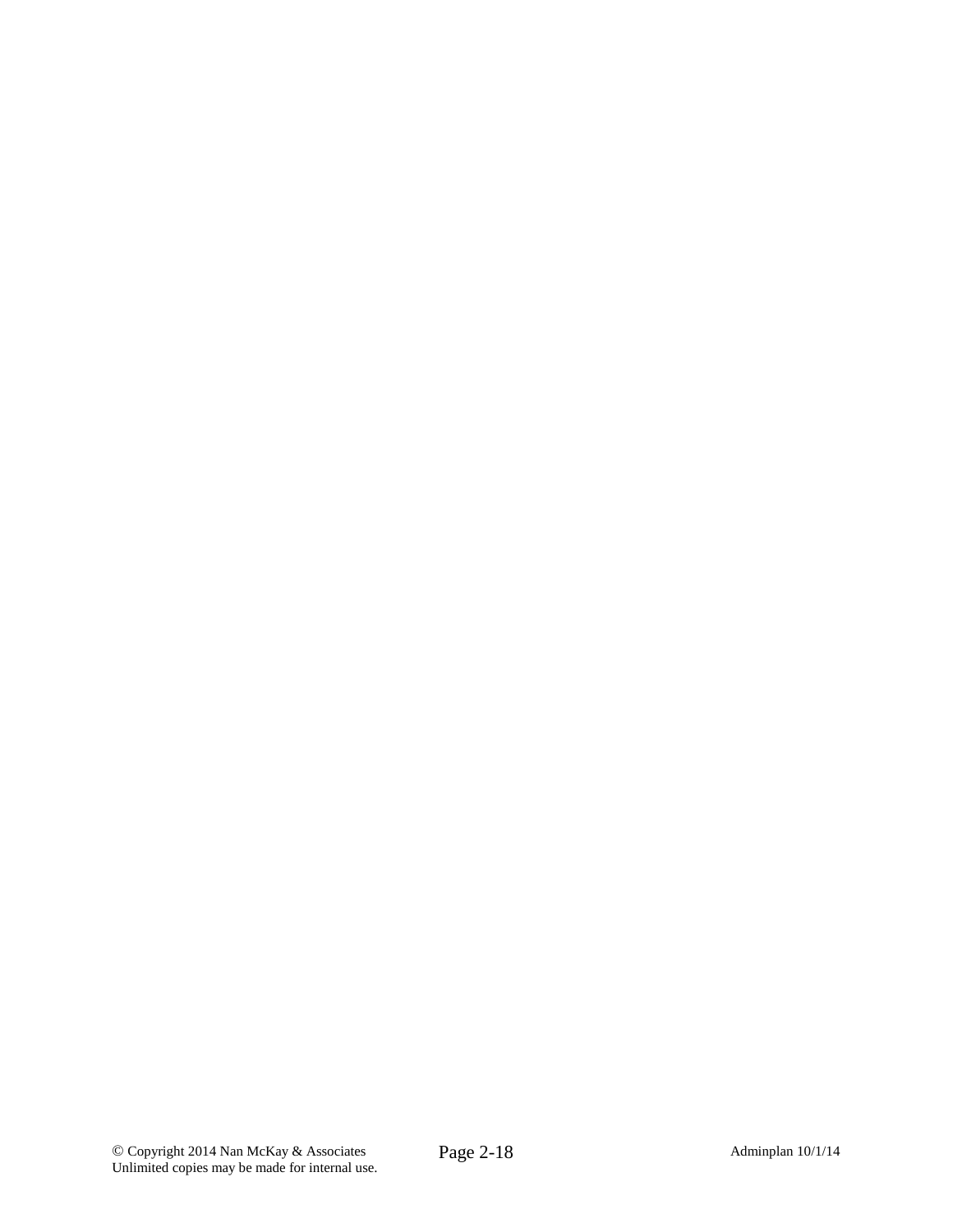### **EXHIBIT 2-1: DEFINITION OF A PERSON WITH A DISABILITY UNDER FEDERAL CIVIL RIGHTS LAWS [24 CFR Parts 8.3 and 100.201]**

A person with a disability, as defined under federal civil rights laws, is any person who:

- Has a physical or mental impairment that substantially limits one or more of the major life activities of an individual, or
- Has a record of such impairment, or
- Is regarded as having such impairment

The phrase "physical or mental impairment" includes:

- Any physiological disorder or condition, cosmetic or disfigurement, or anatomical loss affecting one or more of the following body systems: neurological; musculoskeletal; special sense organs; respiratory, including speech organs; cardiovascular; reproductive; digestive; genito-urinary; hemic and lymphatic; skin; and endocrine; or
- Any mental or psychological disorder, such as mental retardation, organic brain syndrome, emotional or mental illness, and specific learning disabilities. The term "physical or mental impairment" includes, but is not limited to: such diseases and conditions as orthopedic, visual, speech and hearing impairments, cerebral palsy, autism, epilepsy, muscular dystrophy, multiple sclerosis, cancer, heart disease, diabetes, mental retardation, emotional illness, drug addiction and alcoholism.

"Major life activities" includes, but is not limited to, caring for oneself, performing manual tasks, walking, seeing, hearing, breathing, learning, and/or working.

"Has a record of such impairment" means has a history of, or has been misclassified as having, a mental or physical impairment that substantially limits one or more major life activities.

"Is regarded as having an impairment" is defined as having a physical or mental impairment that does not substantially limit one or more major life activities but is treated by a public entity (such as the PHA) as constituting such a limitation; has none of the impairments defined in this section but is treated by a public entity as having such an impairment; or has a physical or mental impairment that substantially limits one or more major life activities, only as a result of the attitudes of others toward that impairment.